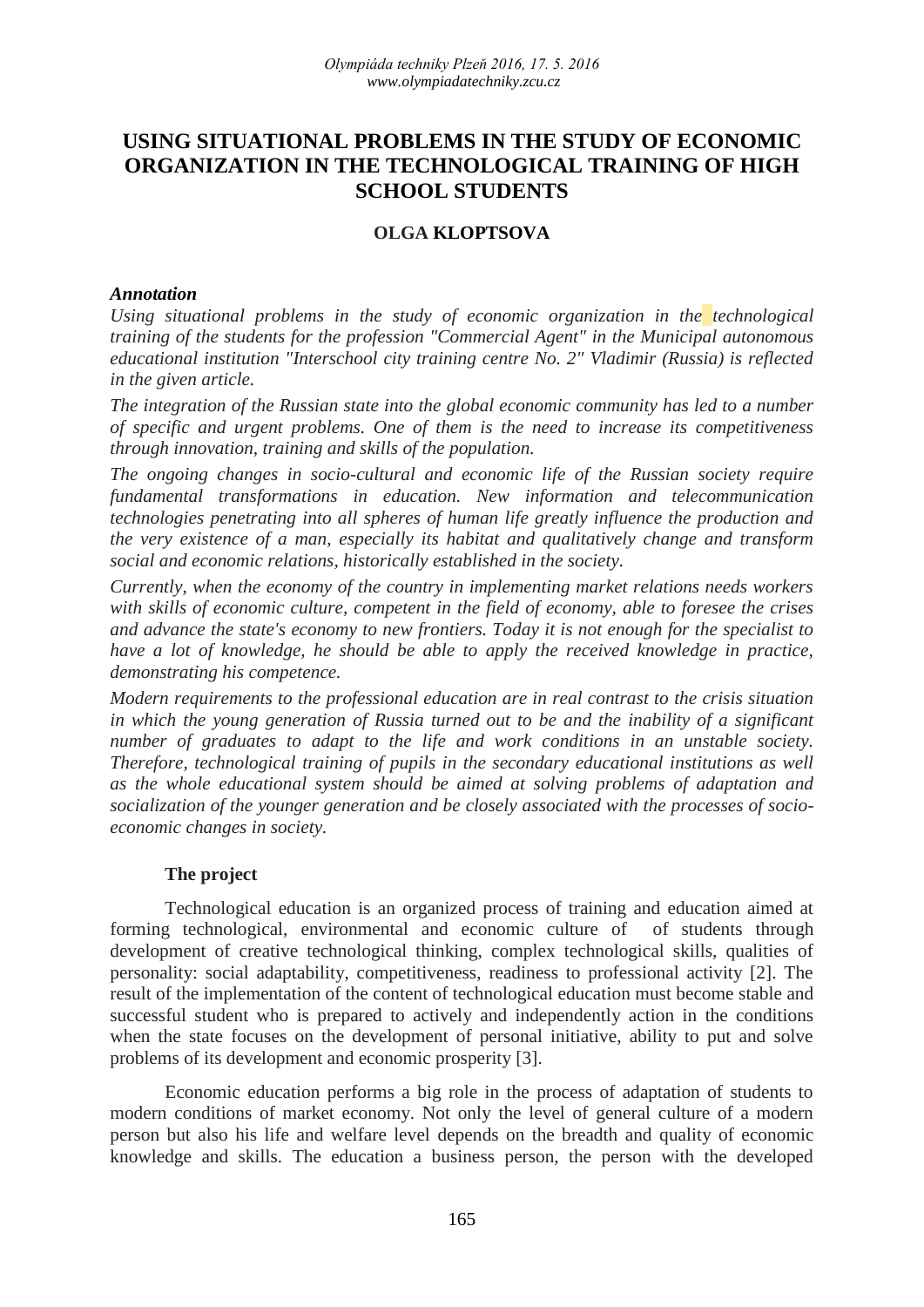economic thinking who is ready for life and economic activity in conditions of market relations is one of the most important tasks of modern education [4].

Theoretical study of the problem of economic education of the students made it possible to solve it in a practice. In the Municipal autonomous educational institution "Municipal interschool educational training centre No. 2" (the municipal educational institution "GMUC No. 2"), students of Vladimir schools are taught in various working specialties. Within two years the pupils of 10-11 classes are forming the basic knowledge and skills, professional competence as a condition of the competitive specialist.

Taking into account the new requirements to the content of education, improving scientific and methodological support of the educational process, great attention is given to creating conditions for the formation of competences, the organization and development of skills of self-education and self learning. The subject of methodical searches of teachers is innovative methods of training. They include: technology of problem-based learning; technology of discussion; case-technology; education research technology design technology; role playing and simulation games; social planning.

The training program for the profession "Commercial Agent" provides the formation of a pupil's combined general and professional competencies. In selecting and structuring the content of training we relied on the following principles:

• focus on the socio-economic situation and requirements of the regional (municipal) labor market;

• modular structuring of learning content aimed at individual requests and educational needs of students and their parents, the social order of the region;

• orientation of training for continued professional education;

• differentiation and individualization of educational process taking into account personal characteristics of students, their cognitive interest to master specialty.

The content of the program "Commercial agent" includes general professional discipline "Economy of organization" (50 hours, of them 15 on the theory and 35 hours on the practice). The main learning objectives are aimed at formation of knowledge on basic principles of economic organization system , management of total and working capital and the assessment of their efficiency, composition of material, labor and financial resources of the organization, the indicators of their effective use, mechanisms of form pricing, forms of labor payment, main economic indicators and methods of their calculation and planning activities of the organization; on the development of skills to identify the legal forms of organizations, to plan the organization activity, determine the composition of material, labor and financial resources of the organization, filling in primary documents on the economic activities of the organization, rely on the adopted methodology to calculate the key economic indicators, prices and wages, to find and use the necessary economic information [6].

The theoretical part of General professional disciplines "Economy of organization" is studied in the form of active lectures with the use of reference notes and multimedia technologies (e.g., presentation "legal forms of ownership of organizations", "Main and turnover capital", "Labor", " Costs of production", etc.) that helps to learn information better.

The case technology in the form of situational tasks are used in the framework of practice-based learning to consolidate the theoretical knowledge. Situational tasks contribute to the economic development of professional competences, that is to find and use relevant economic information, to orientate themselves in the changing market environment, to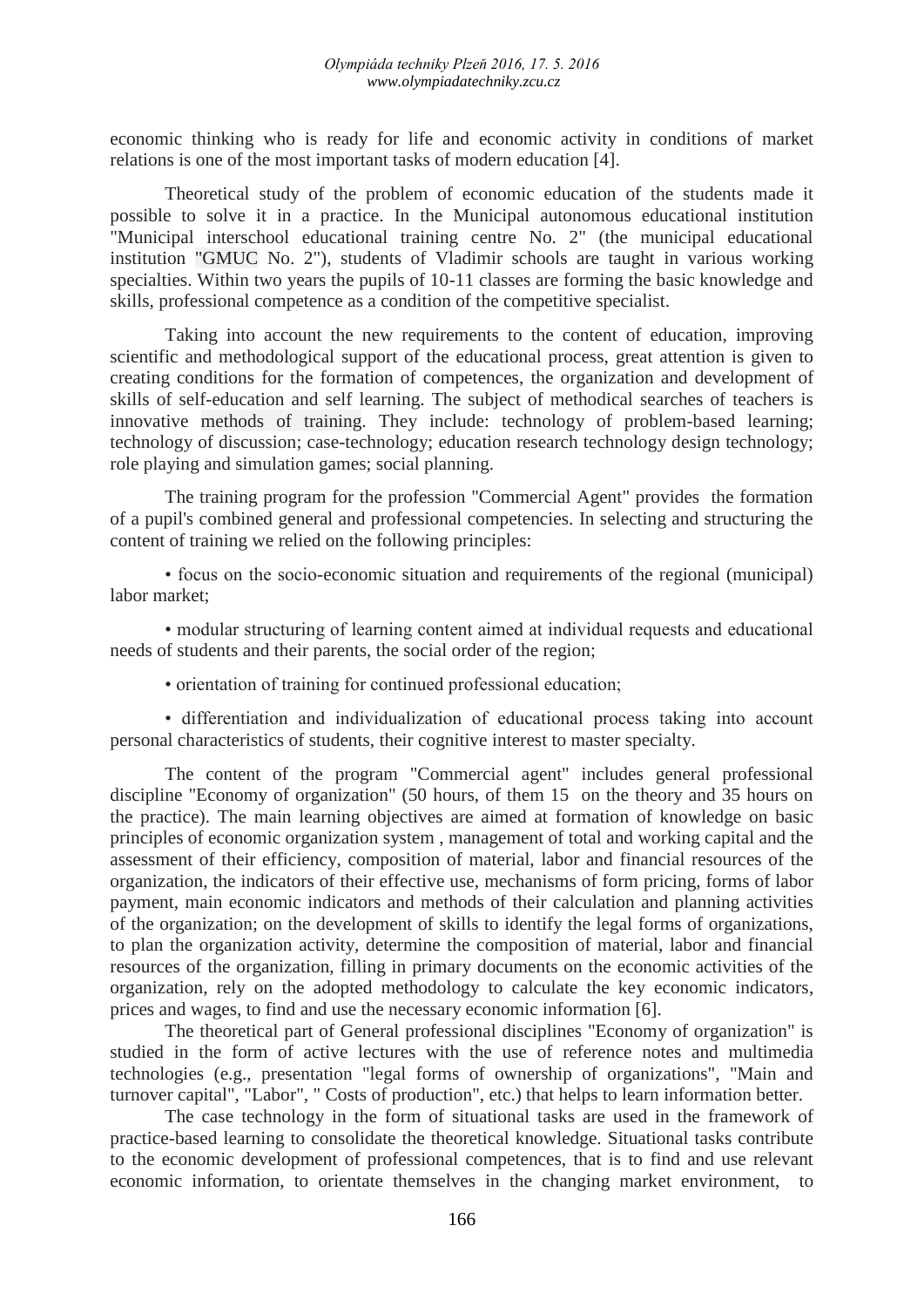approach creatively to solving business problems, to make effective decisions taking into account economic efficiency, to determine the direction of development of enterprises in market conditions; to master the methods of practical calculations of the most important economic indicators, forms and relationships.

According to the statements of contemporary researchers O. V. Akulova, S. A. Pisarewa, E. V. Piskunova "...situational tasks is the resource for improving quality of education as they contribute to the implementation of psychological law of mastering knowledge: knowledge is formed in the mind of the subject of teaching not before but in the process of applying them in practice" [1]. The situational tasks are tasks that allow the student to master intellectual operations consistently in the process of working with information: awareness – understanding – application – analysis – synthesis – evaluation  $[1]$ .

The specificity of situational problem is that it has a strong practice-oriented nature, but to solve it some specific knowledge of the subject is required. The basis of The situational exercise is based on the specific situation. However, the material in it is supported by the results of special studies, forms of statistics and other information. In addition, the description of a situation can contain factors that at first glance are not directly related to the solution, but it is they that require to identify the most important priorities for decisionmaking.

Signs of situational task, distinguishing it from the specific situation are:

- a clearer statement of the problem, both qualitative and the quantitative point of view, the analysis of real data of a specific organization with a lack of baseline information to simulate the probabilistic nature of the activity;

- the need to perform calculations — economic, mathematical, technical, etc.;

- representation of the result of the decision in the form of quantitative indicators, graphs, formulas, graphically depicted structures;

- the multiplicity of possible solutions [5].

In the framework of professional training of high school students in the profession "Commercial Agent " for the study of general professional disciplines "Economy of organization" practical assignments in the form of situational tasks were developed. For example, on the topic "Profit and profitability. The margins" students are suggested to consider situational task "Machines Production" and to give their reasons.

Situational task. The company sells drills monthly 100 thousand units at the price of 220 rubles per unit. With the high volume of sales, the unit cost is 200 rubles. Variable costs are130 rubles per unit.. The company received an offer to supply 200 thousand units of drills at the price of 180 rubles per unit. Capacity of the enterprise allows to carry out such an order. The company's management has rejected this offer, as it decided that selling below cost is not profitable. Is it right?

As a result of the analysis of situational tasks, students must demonstrate competence in finding the point of profit for analyzed option, in calculating profit of organization, thereby, they must give their reasons.

Conclusions: Thus, regular use of case studies in training activities allows the teacher to intensify the educational-cognitive process, and as for the students, to demonstrate their